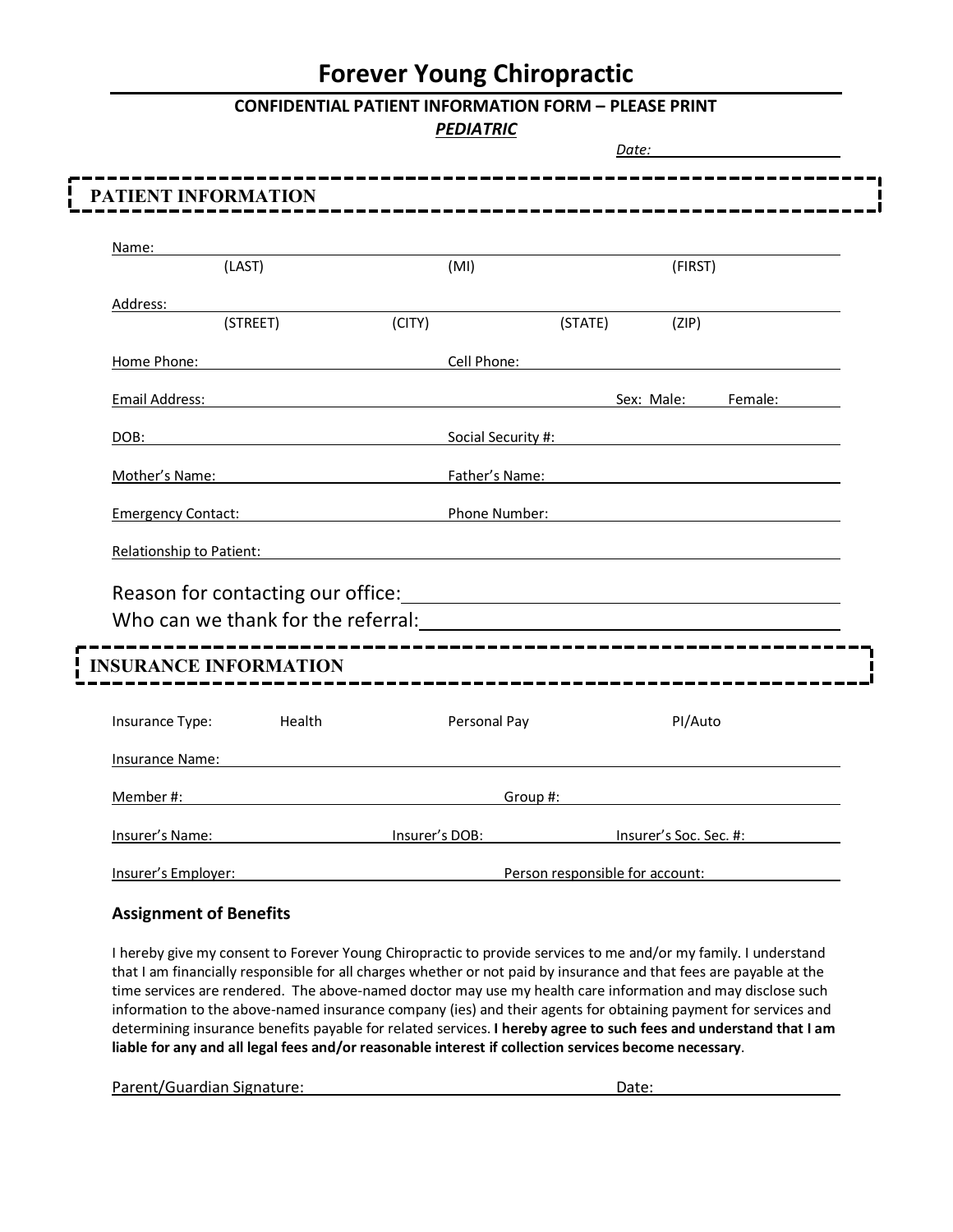# **Forever Young Chiropractic**

## **CONFIDENTIAL DETAILED HISTORY FORM – PLEASE PRINT** *PEDIATRIC*

|       |       | <b>HEALTH HISTORY</b>                                                                                     |       |                   | . <u>.</u> .                    |                     |       |       |                                            |
|-------|-------|-----------------------------------------------------------------------------------------------------------|-------|-------------------|---------------------------------|---------------------|-------|-------|--------------------------------------------|
|       |       | If your child has no symptoms or complaints, and is here for wellness services, please check here: $\Box$ |       |                   |                                 |                     |       |       |                                            |
|       |       |                                                                                                           |       |                   |                                 |                     |       |       |                                            |
|       |       |                                                                                                           |       |                   |                                 |                     |       |       |                                            |
|       |       |                                                                                                           |       |                   |                                 |                     |       |       |                                            |
|       |       | Has it gotten better or worse over time? Better: ___________Worse: _____________                          |       |                   | About the same: Comes and goes: |                     |       |       |                                            |
|       |       | Has your child seen any other doctors for this problem?                                                   |       |                   | <b>Example STEE:</b> No: No:    |                     |       |       |                                            |
|       |       | Has your child previously received chiropractic care?                                                     |       |                   |                                 | Yes: ____ No: _____ |       |       |                                            |
|       |       | Are you content with the overall health of your child?                                                    |       |                   |                                 | Yes: No:            |       |       |                                            |
|       |       | Please circle if your child has experienced any of the following and how often:                           |       |                   |                                 |                     |       |       |                                            |
|       |       | <b>O=OCCASIONAL</b>                                                                                       |       | <b>F=FREQUENT</b> |                                 |                     |       |       | <b>C=CONSTANT</b>                          |
| O F C |       |                                                                                                           | O F C |                   |                                 |                     | O F C |       |                                            |
|       |       | Y Y Y Ear Infections                                                                                      |       |                   | Y Y Y Headache                  |                     |       |       | Y Y Y Allergies                            |
|       |       | Y Y Y Hearing Impairment                                                                                  |       |                   | Y Y Y Digestive Problems        |                     |       |       | Y Y Y Chronic Colds                        |
|       |       | Y Y Y Vision Impairment                                                                                   |       |                   | Y Y Y Constipation              |                     |       |       | Y Y Y Sinus Troubles                       |
|       |       | Y Y Y Sleeping Problems                                                                                   |       |                   | Y Y Y Diarrhea                  |                     |       |       | Y Y Y Bronchitis/ UR Infections            |
|       |       | Y Y Y Colic                                                                                               |       |                   | Y Y Y Weight Loss               |                     |       |       | Y Y Y Fatigue                              |
|       |       | Y Y Y Hyperactivity                                                                                       |       |                   | Y Y Y Back Pains                |                     |       |       | Y Y Y Bed Wetting                          |
|       |       | Y Y Y Attention Problems                                                                                  |       |                   | Y Y Y Neck Pains                |                     |       |       | Y Y Y Growing Pains                        |
|       | Y Y Y | Y Y Y Recurring Fevers                                                                                    |       | Y Y Y             | Y Y Y Scoliosis                 |                     |       | Y Y Y | Y Y Y Eczema/Skin Problems<br><b>Boils</b> |
|       |       | Seizures                                                                                                  |       |                   | Asthma                          |                     |       |       |                                            |

List any other health concern(s) or issues the child may be dealing with that is different from the above complaint: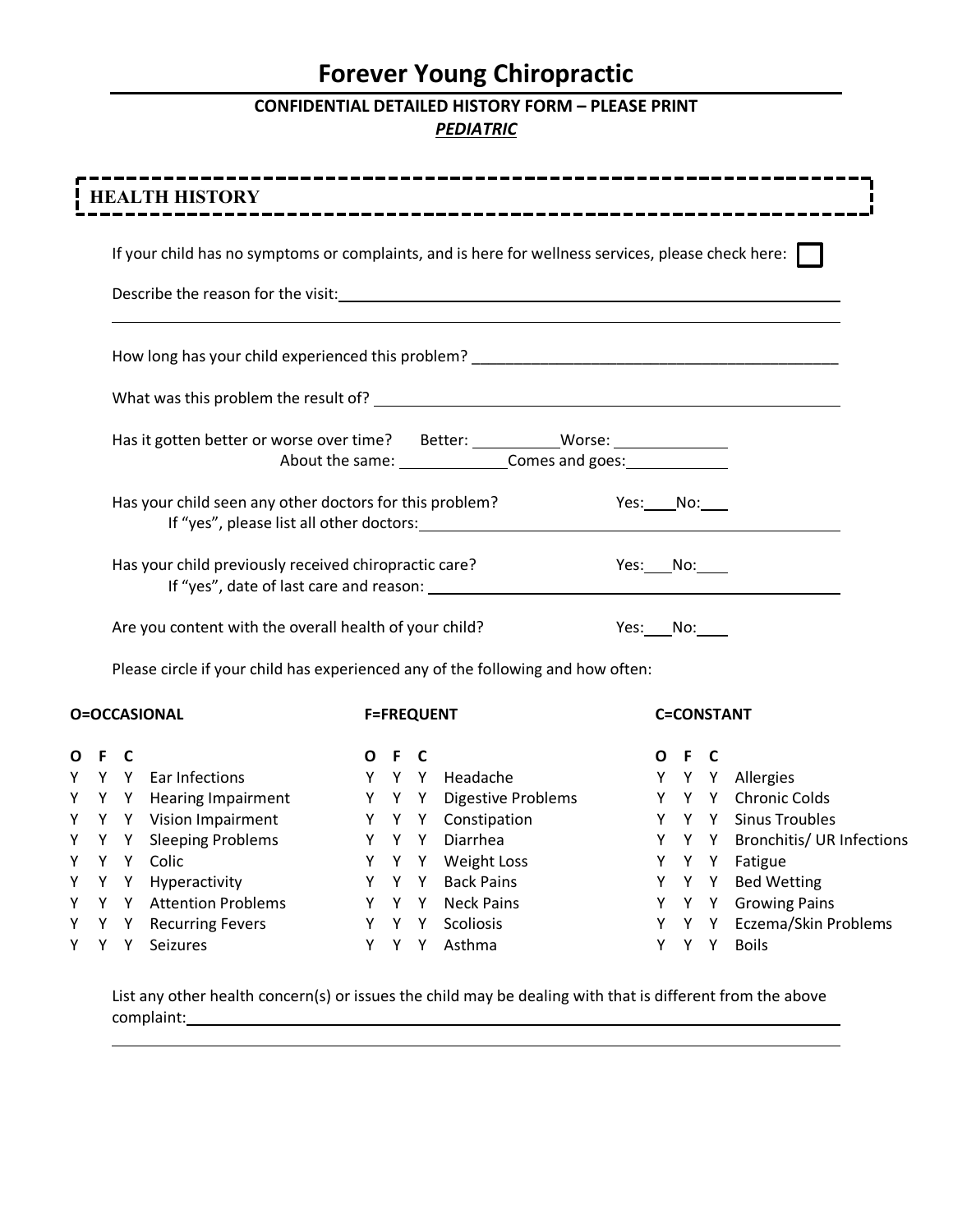## **Birth and Delivery:**

| Height (current): _______________________ Weight (current): ____________________                                               |                                                                                                                                                                                                                                    |
|--------------------------------------------------------------------------------------------------------------------------------|------------------------------------------------------------------------------------------------------------------------------------------------------------------------------------------------------------------------------------|
|                                                                                                                                |                                                                                                                                                                                                                                    |
|                                                                                                                                |                                                                                                                                                                                                                                    |
|                                                                                                                                | Where was the baby born? Hospital________________Home:_________________Birthing Center: Other: __________                                                                                                                          |
|                                                                                                                                | Who was present? OB/GYN: _______________Midwife: _______________Doula: ________________                                                                                                                                            |
| Was the birth assisted?                                                                                                        | Yes: $No:$<br>If "yes", how? Forceps: Vacuum Extraction: C-Section: Induced Labor: 1997                                                                                                                                            |
| Was your water broken?                                                                                                         | Yes: No:                                                                                                                                                                                                                           |
| How long was the labor?<br><u>Letter and the substance of the substance of the substance of the substance of the substance</u> | How long did you push?<br>Move long did you push?<br>Move long that the set of the set of the set of the set of the set of the set of the set of the set of the set of the set of the set of the set of the set of the set of the  |
| Did you have an epidural?                                                                                                      | Yes: ____ No: _____                                                                                                                                                                                                                |
| Was Pitocin/Oxytocin administered?                                                                                             | Yes: $\_\_$ No: $\_\_$                                                                                                                                                                                                             |
|                                                                                                                                | Were there any complications to the pregnancy?<br>Mere there any complications to the pregnancy?<br>Mere the manuscription of the state of the state of the state of the state of the state of the state of the state of the state |
| Was the baby ever in the Breech position? Yes: No:                                                                             |                                                                                                                                                                                                                                    |
|                                                                                                                                | Any evidence of trauma during birth? Odd-shaped head: ______Bruises: ______ Stuck in birth canal: _____<br>Fast and/or excessively long birth: _____ Respiratory Depression: ______ Cord around neck: ______                       |
| Was this a single birth or multiple birth?<br><u>Letting</u>                                                                   |                                                                                                                                                                                                                                    |
| Has your child been vaccinated? Yes: No:                                                                                       | If "yes", was it delayed schedule or regular schedule (including Vit K):                                                                                                                                                           |
| Any reaction to the vaccination? Yes: No:                                                                                      | If "yes", please describe the reaction: The state of the state of the state of the state of the state of the state of the state of the state of the state of the state of the state of the state of the state of the state of      |
| Is/Was your child breastfed?                                                                                                   | $Yes:$ No:                                                                                                                                                                                                                         |
|                                                                                                                                | How often does your child have a bowel movement?________________________________                                                                                                                                                   |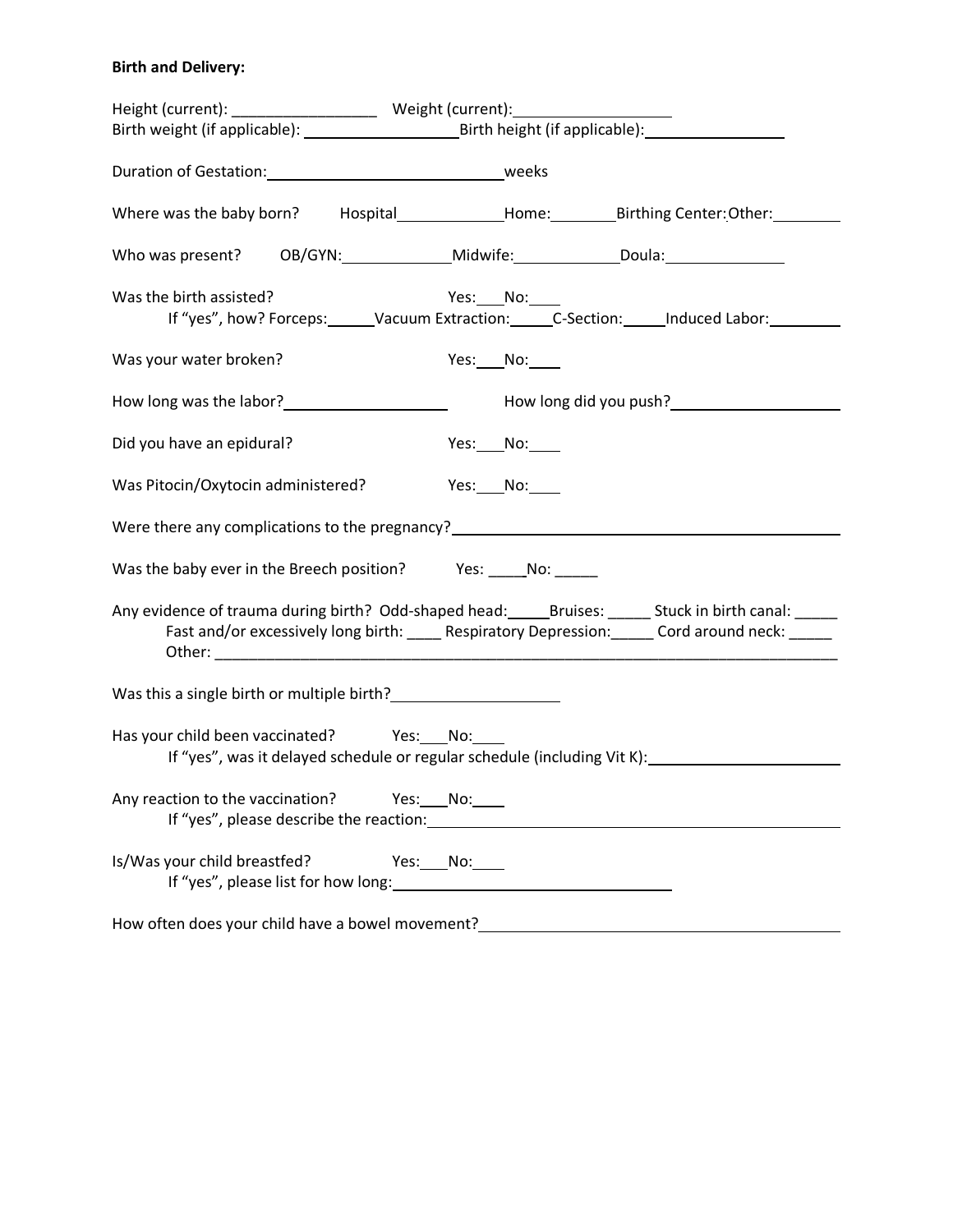## **Pre-natal/ Mother's Health History**

During pregnancy, did the child's mother:

| Take any medication?<br>Smoke?<br>Consume alcohol?<br>Take any supplements or vitamins?<br>Have any falls or accidents?<br>Receive any ultrasounds?<br>Receive any invasive procedures (i.e. Amniocentesis, CVS etc.)                                                                                           | Yes:<br>No:<br>Yes:<br>No:<br>Yes:<br>No:<br>Yes:<br>No:<br>Yes:<br>$No:\_\_$<br>Yes:<br>No:<br>Yes:<br>No:   |  |  |  |
|-----------------------------------------------------------------------------------------------------------------------------------------------------------------------------------------------------------------------------------------------------------------------------------------------------------------|---------------------------------------------------------------------------------------------------------------|--|--|--|
| <b>Growth and Development</b>                                                                                                                                                                                                                                                                                   |                                                                                                               |  |  |  |
| Was the infant alert and responsive within 12 hours of the delivery? Yes: No:<br>If "no", explain: The contract of the contract of the contract of the contract of the contract of the contract of the contract of the contract of the contract of the contract of the contract of the contract of the contract |                                                                                                               |  |  |  |
| Does your child's sleeping pattern seem normal? Yes: No:                                                                                                                                                                                                                                                        |                                                                                                               |  |  |  |
| Did/does your child have issues breastfeeding? Yes: No:                                                                                                                                                                                                                                                         |                                                                                                               |  |  |  |
| Does your child have any difficulties sleeping (e.g. night terrors, sleep walking, bed wetting etc.)?                                                                                                                                                                                                           |                                                                                                               |  |  |  |
| Does your child have any behavioral issues?<br>$Yes:$ No:<br>If "yes", please explain: Law and the state of the state of the state of the state of the state of the state of the state of the state of the state of the state of the state of the state of the state of the state of the st                     |                                                                                                               |  |  |  |
| Did the child have any childhood illnesses?<br><b>Participal Property</b> No: <u>Note</u>                                                                                                                                                                                                                       |                                                                                                               |  |  |  |
| Has your child ever had any antibiotics? Ves: No:<br>If "yes", how many rounds and for what reason?<br>Some section of the same set of the set of the set of the set of the set of the set of the set of the set of the set of the set of the set of the set of the set of the set of                           |                                                                                                               |  |  |  |
| Has your child ever had prolonged use of medications or an inhaler?<br>If "yes", please list below:                                                                                                                                                                                                             | Yes: No:                                                                                                      |  |  |  |
| Name                                                                                                                                                                                                                                                                                                            |                                                                                                               |  |  |  |
|                                                                                                                                                                                                                                                                                                                 |                                                                                                               |  |  |  |
| Name and the state of the state of the state of the state of the state of the state of the state of the state of the state of the state of the state of the state of the state of the state of the state of the state of the s                                                                                  | Function/Purpose entrance and the contract of the contract of the contract of the contract of the contract of |  |  |  |
| Does your child take any Vitamins and/or Supplements?                                                                                                                                                                                                                                                           | Yes: No:                                                                                                      |  |  |  |
| Has your child ever had any X-Rays or other images done?                                                                                                                                                                                                                                                        | Yes: $No:$                                                                                                    |  |  |  |
|                                                                                                                                                                                                                                                                                                                 |                                                                                                               |  |  |  |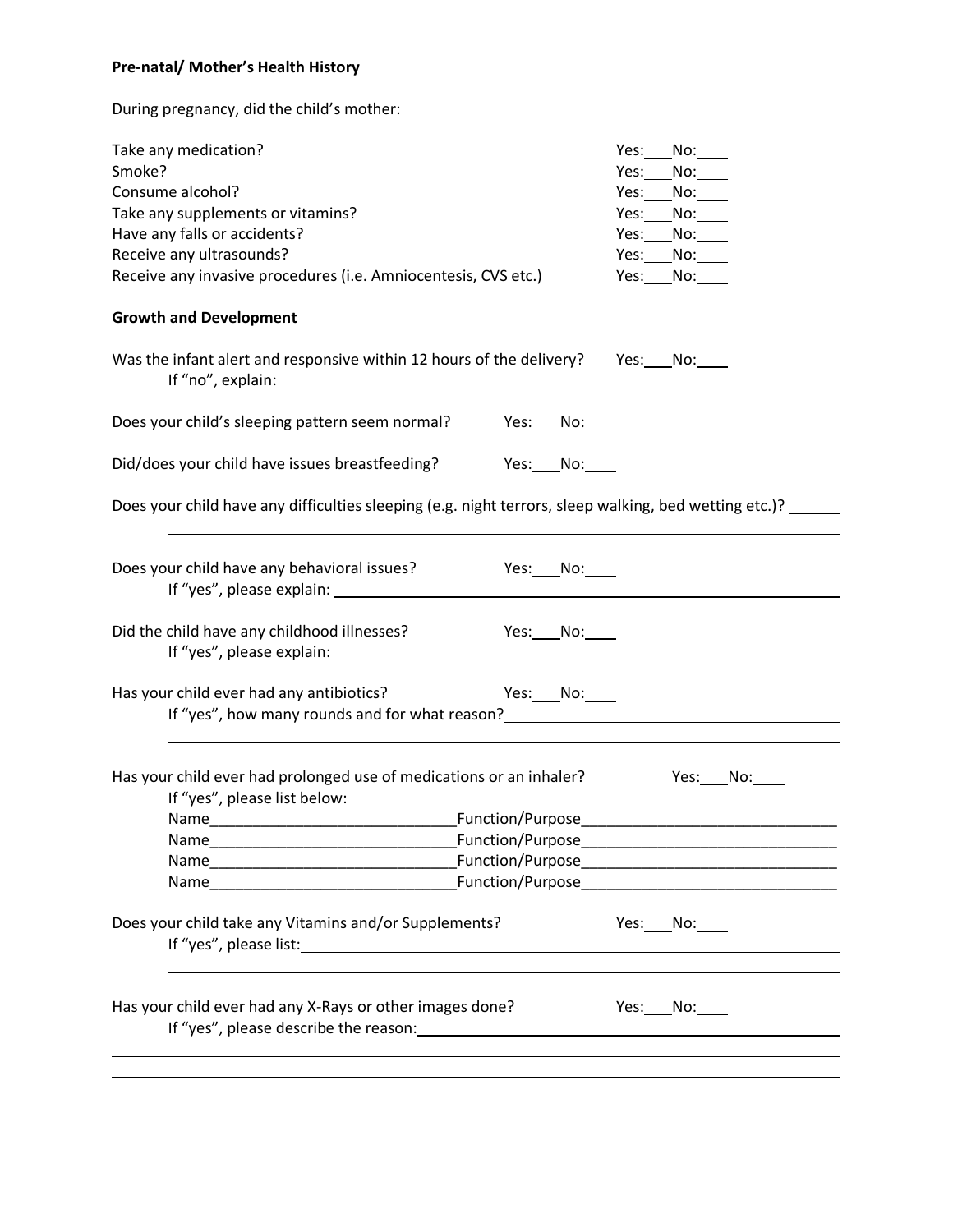Has your child had any major falls or accidents since birth? Yes: No:

If "yes", please describe what happened and if anything was broken or stitches were required:

| Has your child ever been hospitalized?<br>If "yes", please explain:                                                              | Yes: No: |
|----------------------------------------------------------------------------------------------------------------------------------|----------|
| Has your child ever had any surgeries?<br>If "yes", please explain:                                                              | Yes: No: |
| Does your child play any sports or instruments?<br>If "yes", please list all sports and instruments and how many times per week: | Yes: No: |
|                                                                                                                                  |          |

#### **Family History:**

#### PLEASE INDICATE BY CHECKING IN THE APROPRIATE SPACE ANY SYMPTOMS IN YOUR FAMILY HISTORY **THIS IS A CONFIDENTIAL HEALTH REPORT**

| Alcoholism             | Fever blisters      | Pleurisy        |
|------------------------|---------------------|-----------------|
| Anemia                 | Goiter              | Pneumonia       |
| Antihypertensive Meds. | Gout                | Polio           |
| Appendicitis           | Heart disease       | Rheumatic fever |
| Arteriosclerosis       | Hypertension        | Scarlet fever   |
| Arthritis              | Influenza           | Stroke          |
| Cancer                 | Lumbago             | TIAs            |
| Cardiovascular Dz.     | Malaria             | Tuberculosis    |
| Chorea                 | Measles             | Typhoid Fever   |
| Cold sores             | Miscarriage         | Ulcers          |
| <b>Diabetes</b>        | <b>MTHFR</b>        | Venereal Dz.    |
| Diphtheria             | Multiple Sclerosis  | Whooping Cough  |
| Eczema                 | Mumps               |                 |
| Emphysema              | Oral Contraceptives |                 |
| _Epilepsy              | Ovarian Cysts       |                 |
| Other:                 |                     |                 |

<u> 1989 - Johann Stoff, amerikansk politiker (d. 1989)</u>

Please list any other conditions or issues you wish to let us know:

Parent/Guardian Signature\_\_\_\_\_\_\_\_\_\_\_\_\_\_\_\_\_\_\_\_\_\_\_\_\_\_\_\_\_\_\_\_\_\_\_\_ Date\_\_\_\_\_\_\_\_\_\_\_\_\_\_\_\_\_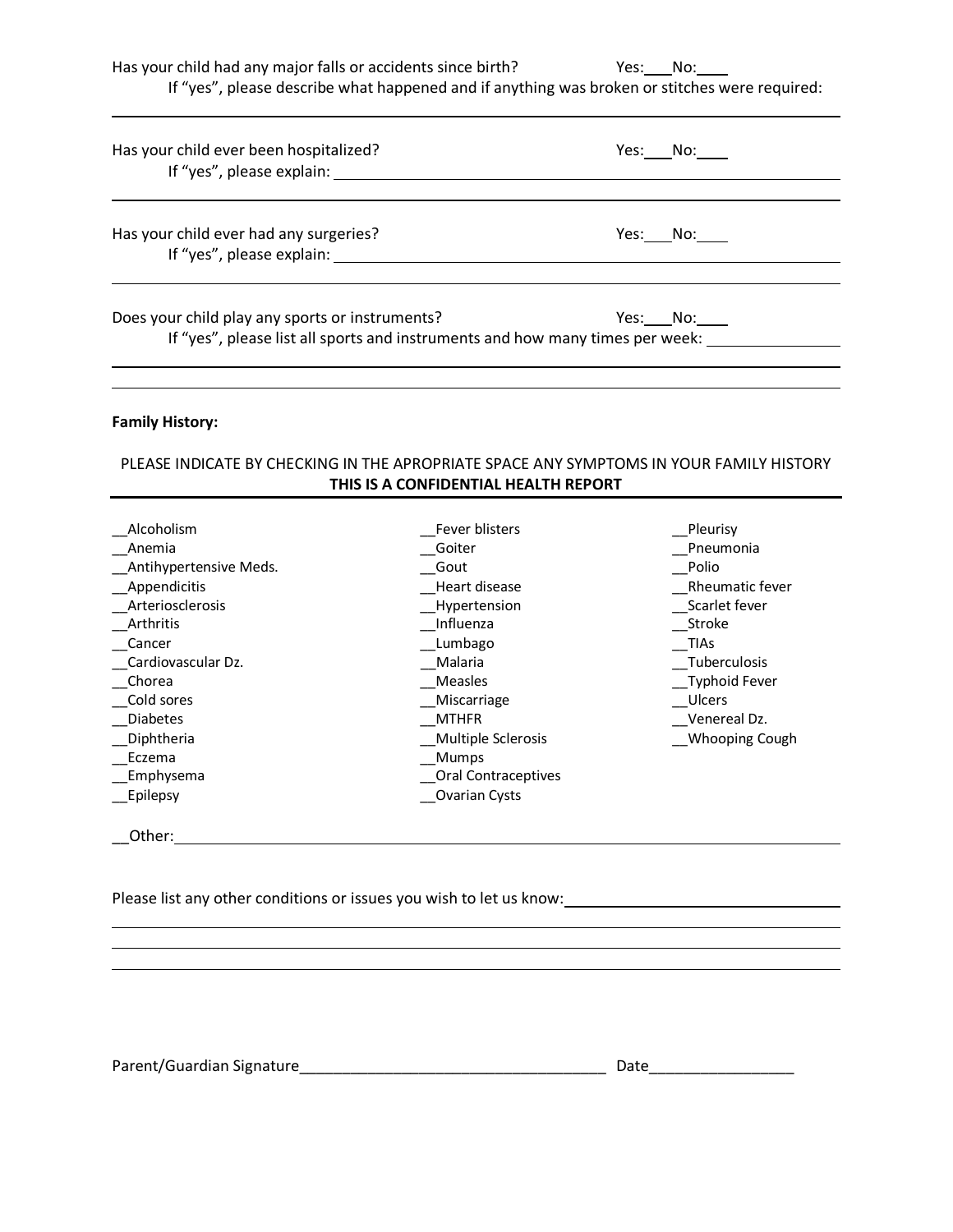# **Forever Young Chiropractic**

### **OFFICE POLICY**

**So that you will be aware of our office policy, please read the following information carefully. By executing this agreement, you are agreeing to pay for all services that are rendered. If at any time you have questions, please feel free to discuss the matter with any member of the staff.** 

#### **MONTHLY STATEMENT**

If you have a balance on your account, we will send you a monthly statement. Please make sure to pay any balances before they are over 30 days, after which they will be considered past due and a \$3.00 service charge will be added.

#### **PAYMENT OPTIONS IF YOU HAVE NO INSURANCE**

- 1. Payment is due at time of service unless other arrangements are made.
- 2. Payment options are available such as cash, check or credit card.
- 3. For all products, payment is due at time of purchase.

#### **PAYMENT OPTIONS IF YOU HAVE INSURANCE**

1. Payment is due at time of service for your deductible and/or co-pay unless other arrangements are made.

- 2. Payment options are available such as cash, check or credit card.
- 3. For all products, payment is due at time of purchase.

#### **INSURANCE**

Insurance is a contract between you and your insurance company. We are not a party to this contract. We will bill your insurance company as a courtesy to you. Although we may estimate what your insurance company will pay, it is the insurance company that makes the final determination of your coverage. You agree to pay any portion of the charges not covered by insurance, including deductible, co-payments and any service rejected by your insurance company. If your insurance company continuously denies payment on a claim, it will become your responsibility to contact them.

INITIALS \_\_\_\_\_\_\_\_

#### **RETURNED CHECKS**

There is currently a \$20.00 fee for any checks returned by the bank for insufficient funds.

#### **CHIROPRACTIC APPOINTMENTS**

- $\circ$  Most of our patients are seen by appointment only, except in emergency situations.
- $\circ$  While we try to accommodate walk-ins, we prefer our patients to schedule appointments to minimize waiting. Scheduled appointments are taken ahead of walk-ins.
- $\circ$  If you are unable to keep a scheduled appointment, we ask that you please give 24 hours' notice.
- $\circ$  Should an emergency arise, please call to let us know that you will not be keeping your appointment.
- $\circ$  For those who consistently miss appointments without notice, there will be a \$20.00 missed appointment fee.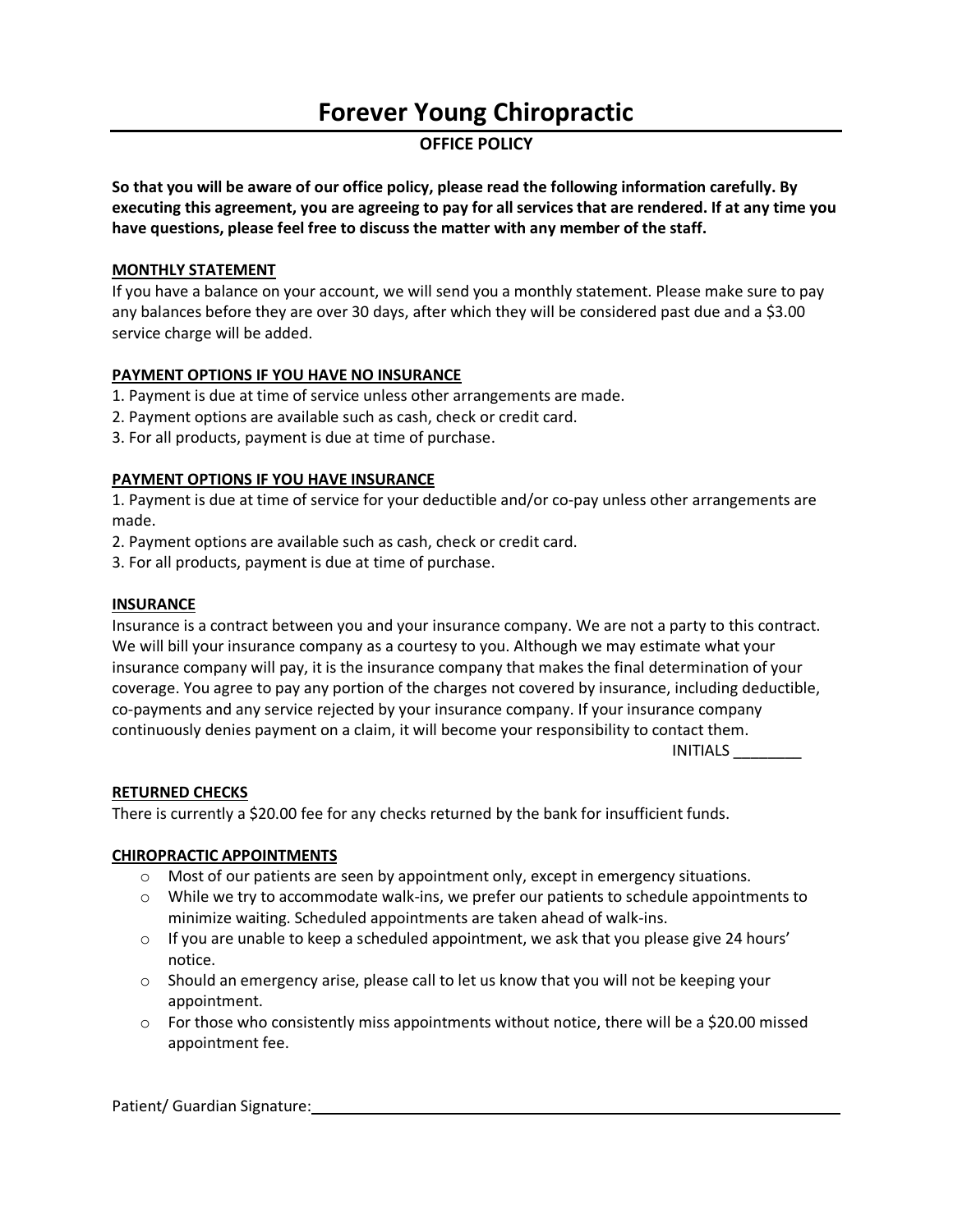# **FOREVER YOUNG CHIROPRACTIC**

## **DOCTOR/PATIENT RELATIONSHIP IN CHIROPRACTIC \* INFORMED CONSENT FORM \***

Chiropractic health care seeks to restore health through natural means without the use of medicine or surgery. This gives the body maximum opportunity to utilize its inherent recuperative powers. The success of the chiropractic doctor's procedures often depends on environment, underlying causes, physical, and spinal conditions. It is important to understand what to expect from chiropractic health care services.

A Doctor of Chiropractic conducts a clinical analysis for the express purpose of determining whether there is evidence of Vertebral Subluxation Complexes (VSC). When VSC complexes are found, chiropractic adjustments and ancillary procedures may be given in an attempt to restore spinal integrity. It is the chiropractic premise that spinal alignment allows nerve transmission throughout the body and gives the body an opportunity to use its inherent recuperative powers.

A patient, in coming to the chiropractor, gives the doctor permission and authority to care for the patient in accordance with chiropractic tests, diagnoses, and analyses. The chiropractic adjustment or other clinical procedures are usually beneficial, and seldom cause any problem. In rare cases, underlying physical defects, deformities or pathologies may render the patient susceptible to injury. The doctor, of course, will not give a chiropractic adjustment or health care if he/she is aware that such care may be contra-indicated. It is the responsibility of the patient to make it known, or to learn through health care procedures, whatever he/she is suffering from: latent pathological defects, illnesses, or deformities which would otherwise not come to the attention of the chiropractor. The chiropractor provides a specialized, non-duplicating health service. The chiropractor is licensed in a special practice and is available to work with other types of providers in your health care regime.

At Forever Young Chiropractic, we use a combination of different treatment procedures. We will use our hands, our adjusting table, and/or our activator device to deliver safe and gently adjustments. This may cause an audible "pop" or "click," much as you experience when you crack your knuckles. You may or may not experience or feel a sense of movement in the joint being adjusted.

Conditions may respond differently to the same chiropractic care. Many medical failures find quick relief through chiropractic. In turn, we must admit that conditions that do not respond to chiropractic care may come under the control, or be helped through, medical science. The fact is that the science of chiropractic and medicine may never be so exact as to provide definite answers to all problems. Both make great strides in alleviating pain and controlling disease.

With any health care procedure there are certain complications that may arise, and we strive to inform you of such risks. High force, extreme rotation adjustments of the neck have been associated with injuries to the arteries in the neck leading to or contributing to serious complications including stroke. Massage and trigger point therapies have an associated risk of bruising and/or release of emboli. Heat therapies may cause first and seconddegree burns and/or hemorrhage. Risks associated with over-the-counter medications and prescription drugs are undesirable side effects such as liver damage and patient dependence. The risks inherent in surgery include adverse reaction to anesthesia, iatrogenic mishap, and an extended convalescent period. The risks associated with remaining untreated are the formation of adhesions and reduction of mobility depending on the severity.

**I have read the above explanation of the chiropractic adjustment and related treatment. I have discussed it with my doctor and have had my questions answered to my satisfaction. By signing below, I state that I have weighed the risks involved in undergoing treatment and have myself decided that it is in my best interest (or said minor's interest) to undergo the treatment recommended. Having been informed of the risks, I hereby give my consent to Forever Young Chiropractic to perform the treatment and acknowledge that no guarantee as to the results that may be obtained from this treatment has been given to me.**

Patient Name (please print):

Parent/Guardian (please print):

Patient/ Guardian Signature: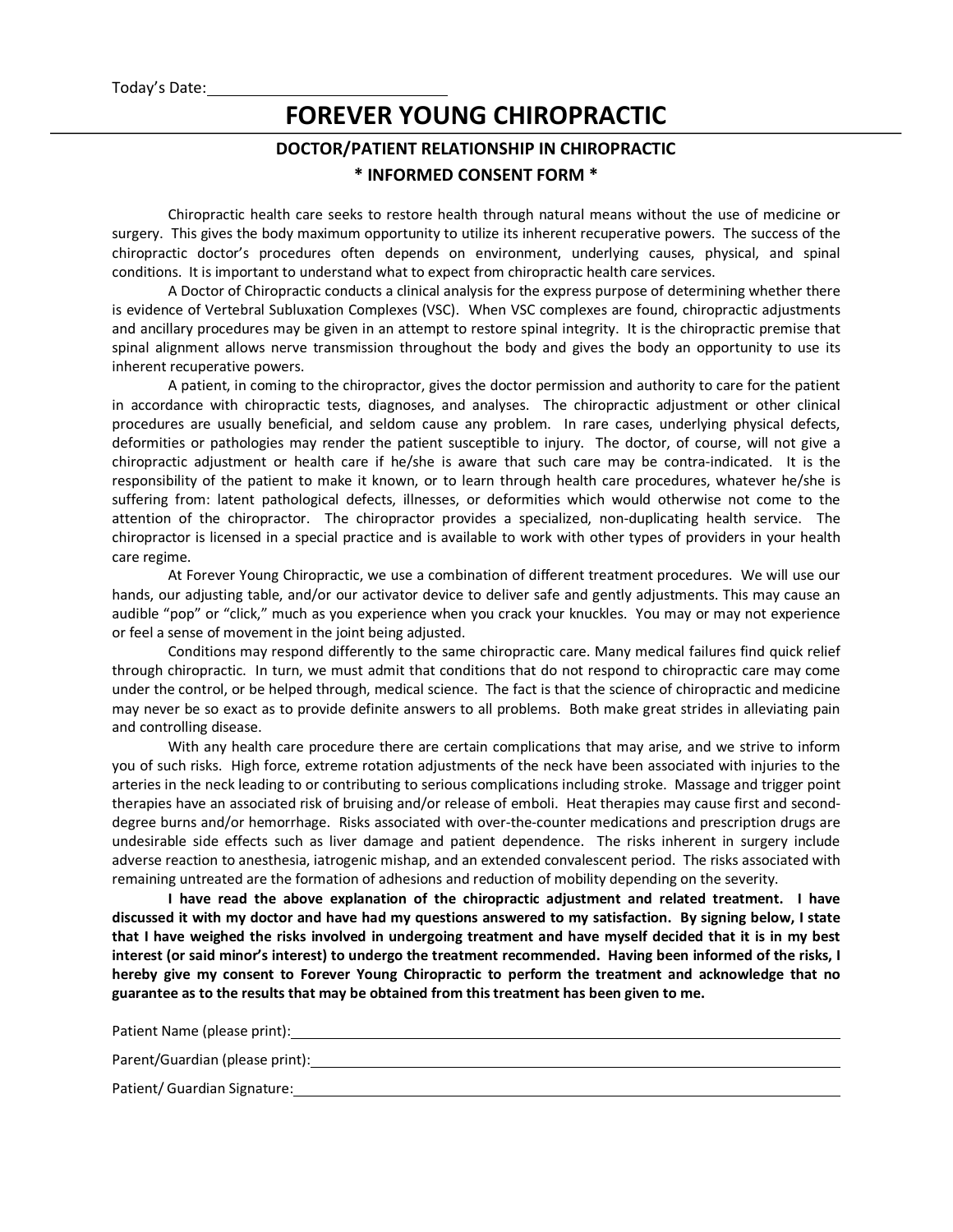# **FOREVER YOUNG CHIROPRACTIC**

### **NOTICE OF PRIVACY PRACTICE ACKNOWLEDGEMENT**

I understand that, under the Health Insurance Portability & Accountability Act of 1996 ("HIPPA"), I have certain rights to privacy regarding my protected health information. I understand that this information can and will be used to:

- $\circ$  Conduct, plan, and direct my treatment and follow-up among the multiple healthcare providers who may be involved in that treatment directly and indirectly.
- o Obtain payment from third-party payers.
- $\circ$  Conduct normal healthcare operations such as quality assessments and physician certifications.

I have received, read and understand your Notice of Privacy Practices containing a more complete description of the uses and disclosures of my health information. I understand that Forever Young Chiropractic (FYC) has the right to change its Notice of Privacy practices from time to time and that I may contact FYC at any time at the address above to obtain a current copy of the Notice of Private Practices.

I understand that I may request in writing that you restrict how my private information is used or disclosed to carry out treatment, payment or health care operations. I also understand you are not required to agree to my requested restrictions, but if you do agree then you are bound to abide by such restrictions.

| Patient Name (please print):                                        |
|---------------------------------------------------------------------|
|                                                                     |
| Patient/ Guardian Signature: Management Control of Table 1 and 2014 |
| Date:                                                               |

### **I give consent for my provider to discuss my medical care with the persons listed below:**

| Name:      |                                          | Relationship: |
|------------|------------------------------------------|---------------|
| Signature: |                                          |               |
|            | (Authorized Representative must show ID) |               |
| Name:      |                                          | Relationship: |
| Signature: |                                          |               |
|            | (Authorized Representative must show ID) |               |
| Name:      |                                          | Relationship: |